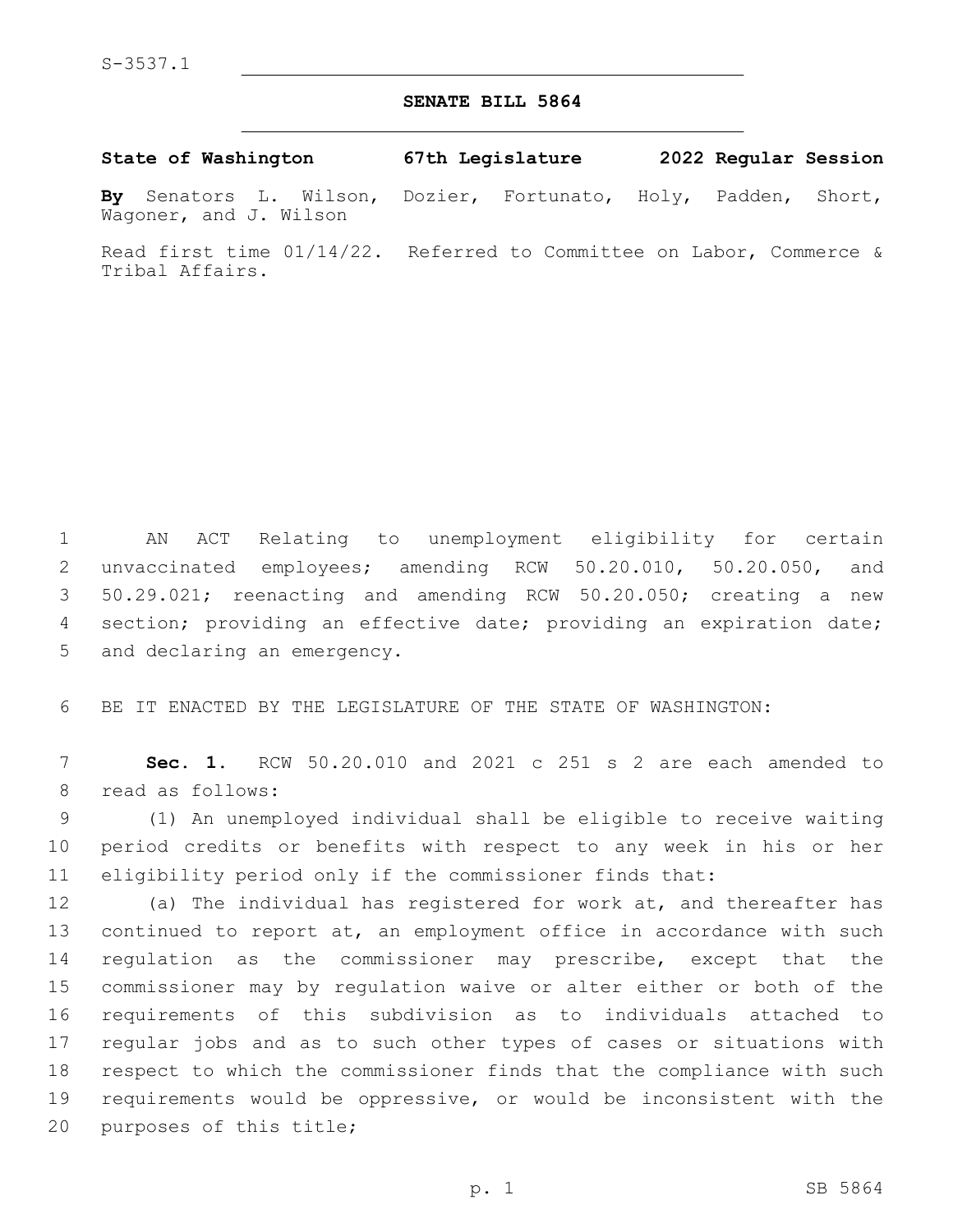(b) The individual has filed an application for an initial determination and made a claim for waiting period credit or for benefits in accordance with the provisions of this title;

 (c) The individual is able to work, and is available for work in any trade, occupation, profession, or business for which the individual is reasonably fitted.6

 (i) To be available for work, an individual must be ready, able, and willing, immediately to accept any suitable work which may be offered to him or her and must be actively seeking work pursuant to customary trade practices and through other methods when so directed by the commissioner or the commissioner's agents. If a labor agreement or dispatch rules apply, customary trade practices must be in accordance with the applicable agreement or rules.

 (ii) Until June 30, 2021, an individual under quarantine or isolation, as defined by the department of health, as directed by a public health official during the novel coronavirus outbreak pursuant to the gubernatorial declaration of emergency of February 29, 2020, will meet the requirements of this subsection (1)(c) if the individual is able to perform, available to perform, and actively seeking work which can be performed while under quarantine or 21 isolation.

 (iii) For the purposes of this subsection, "customary trade practices" includes compliance with an electrical apprenticeship training program that includes a recognized referral system under apprenticeship program standards approved by the Washington state 26 apprenticeship and training council;

 (d) The individual has been unemployed for a waiting period of 28 one week;

 (e) The individual participates in reemployment services if the individual has been referred to reemployment services pursuant to the profiling system established by the commissioner under RCW 50.20.011, 32 unless the commissioner determines that:

(i) The individual has completed such services; or

 (ii) There is justifiable cause for the claimant's failure to 35 participate in such services; and

 (f) As to weeks which fall within an extended benefit period as defined in RCW 50.22.010, the individual meets the terms and conditions of RCW 50.22.020 with respect to benefits claimed in excess of twenty-six times the individual's weekly benefit amount.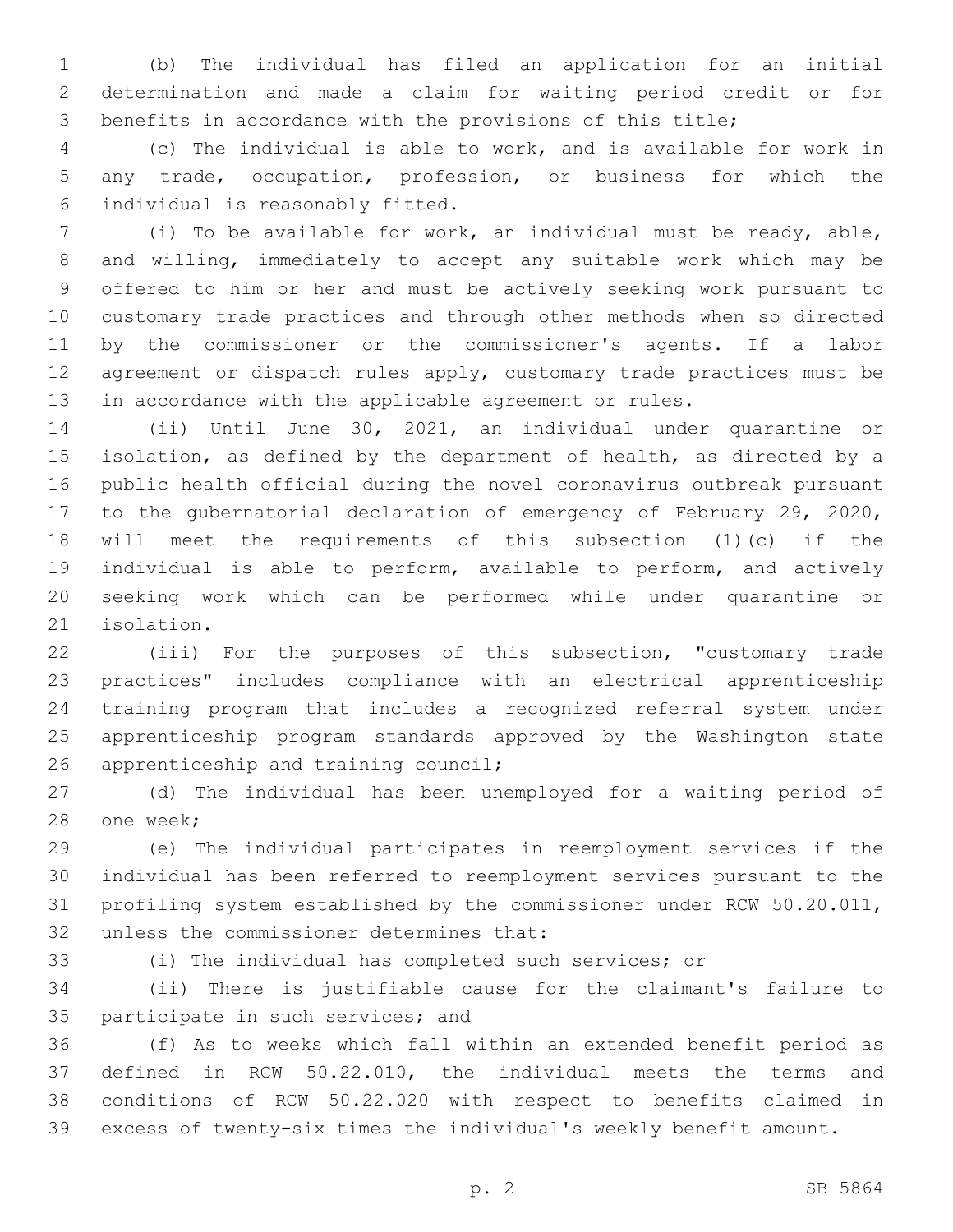(2) An individual's eligibility period for regular benefits shall be coincident to his or her established benefit year. An individual's eligibility period for additional or extended benefits shall be the periods prescribed elsewhere in this title for such benefits.

 (3)(a) For any weeks of unemployment insurance benefits when the one week waiting period is fully paid or fully reimbursed by the federal government, subsection (1)(d) of this section is waived.

 (b) For any weeks of unemployment insurance benefits when the one week waiting period is partially paid or partially reimbursed by the federal government, the department may, by rule, elect to waive 11 subsection (1)(d) of this section.

 (4) During the weeks of a public health emergency, an unemployed individual may also meet the requirements of subsection (1)(c) of 14 this section if:

 (a) The unemployed individual is able to perform, available to perform, and actively seeking suitable work which can be performed 17 for an employer from the individual's home; and

 (b) The unemployed individual or another individual residing with the unemployed individual is at higher risk of severe illness or death from the disease that is the subject of the public health 21 emergency because the higher risk individual:

 (i) Was in an age category that is defined as high risk for the disease that is the subject of the public health emergency by:

(A) The federal centers for disease control and prevention;

25 (B) The department of health; or

 (C) The equivalent agency in the state where the individual 27 resides; or

 (ii) Has an underlying health condition, verified as required by the department by rule, that is identified as a risk factor for the disease that is the subject of the public health emergency by:

(A) The federal centers for disease control and prevention;

32 (B) The department of health; or

 (C) The equivalent agency in the state where the individual 34 resides.

 (5)(a) During the weeks of a public health emergency, an unemployed health care worker may also meet the requirements of subsection (1)(c) of this section if the unemployed health care worker described in RCW 50.20.050(3) and 50.29.021(1)(c)(iii) is able to perform, available to perform, and actively seeking suitable work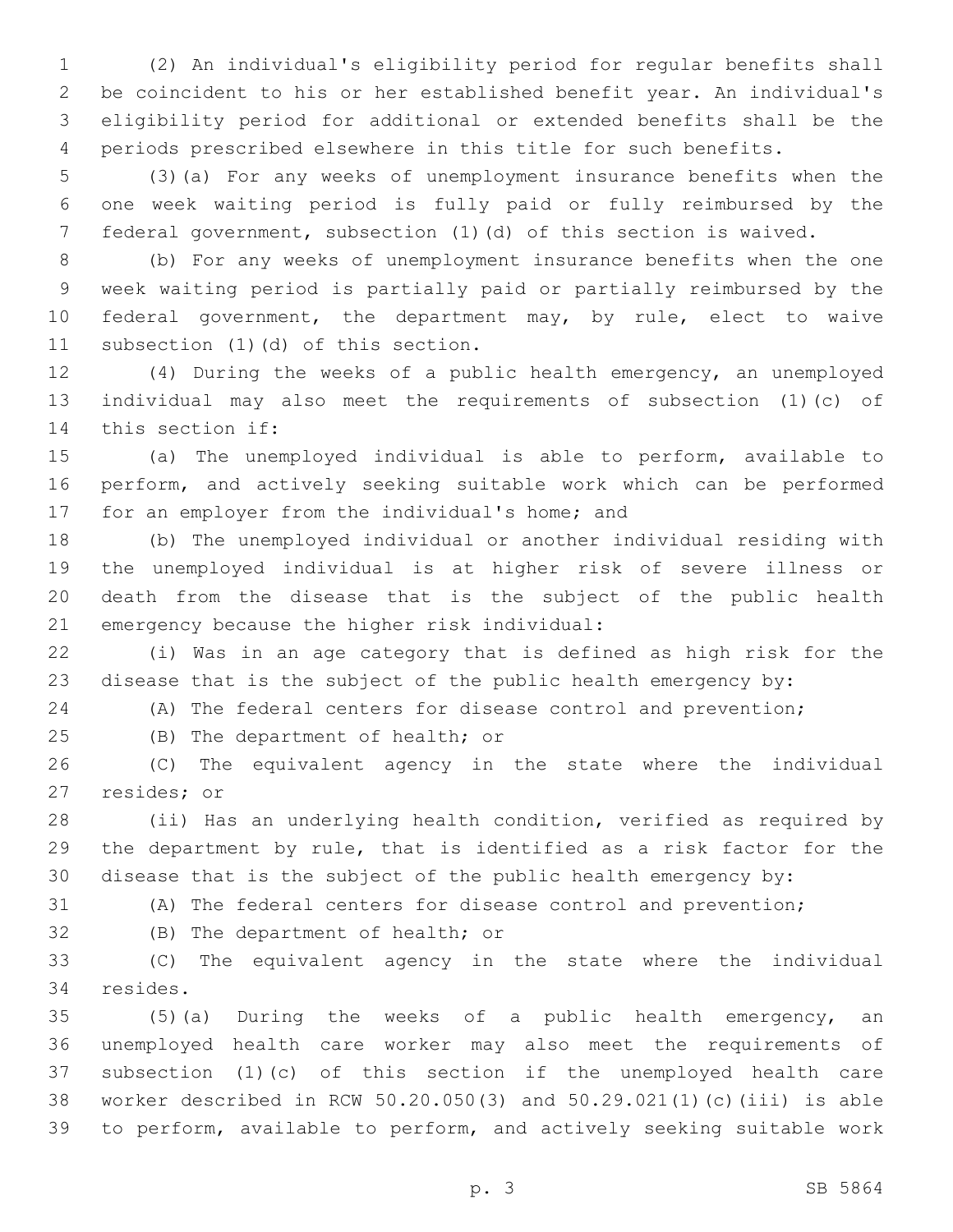which will commence after quarantine or which can be performed for an 2 employer from the individual's home.

 (b) For purposes of this subsection, "health care worker" means an individual who worked at a health care facility as defined in RCW 9A.50.010, and was directly involved in the delivery of health services.6

 (6) An unemployed worker may also meet the requirements of subsection (1)(c) of this section if the unemployed worker described in RCW 50.20.050(4) is able to perform, available to perform, and actively seeking suitable work which can be performed for an employer where a vaccination for the novel coronavirus COVID-19 is not required.

 **Sec. 2.** RCW 50.20.050 and 2021 c 251 s 3 are each amended to read as follows:14

 (1) With respect to separations that occur on or after September 6, 2009, and for separations that occur before April 4, 2021:

 (a) A claimant shall be disqualified from benefits beginning with the first day of the calendar week in which the claimant left work voluntarily without good cause and thereafter for seven calendar weeks and until the claimant obtains bona fide work in employment covered by this title and earned wages in that employment equal to seven times the claimant's weekly benefit amount. Good cause reasons to leave work are limited to reasons listed in (b) of this 24 subsection.

 The disqualification shall continue if the work obtained is a mere sham to qualify for benefits and is not bona fide work. In determining whether work is of a bona fide nature, the commissioner shall consider factors including but not limited to the following:

29 (i) The duration of the work;

 (ii) The extent of direction and control by the employer over the 31 work; and

 (iii) The level of skill required for the work in light of the 33 claimant's training and experience.

 (b) A claimant has good cause and is not disqualified from benefits under (a) of this subsection only under the following circumstances:36

 (i) The claimant has left work to accept a bona fide offer of bona fide work as described in (a) of this subsection;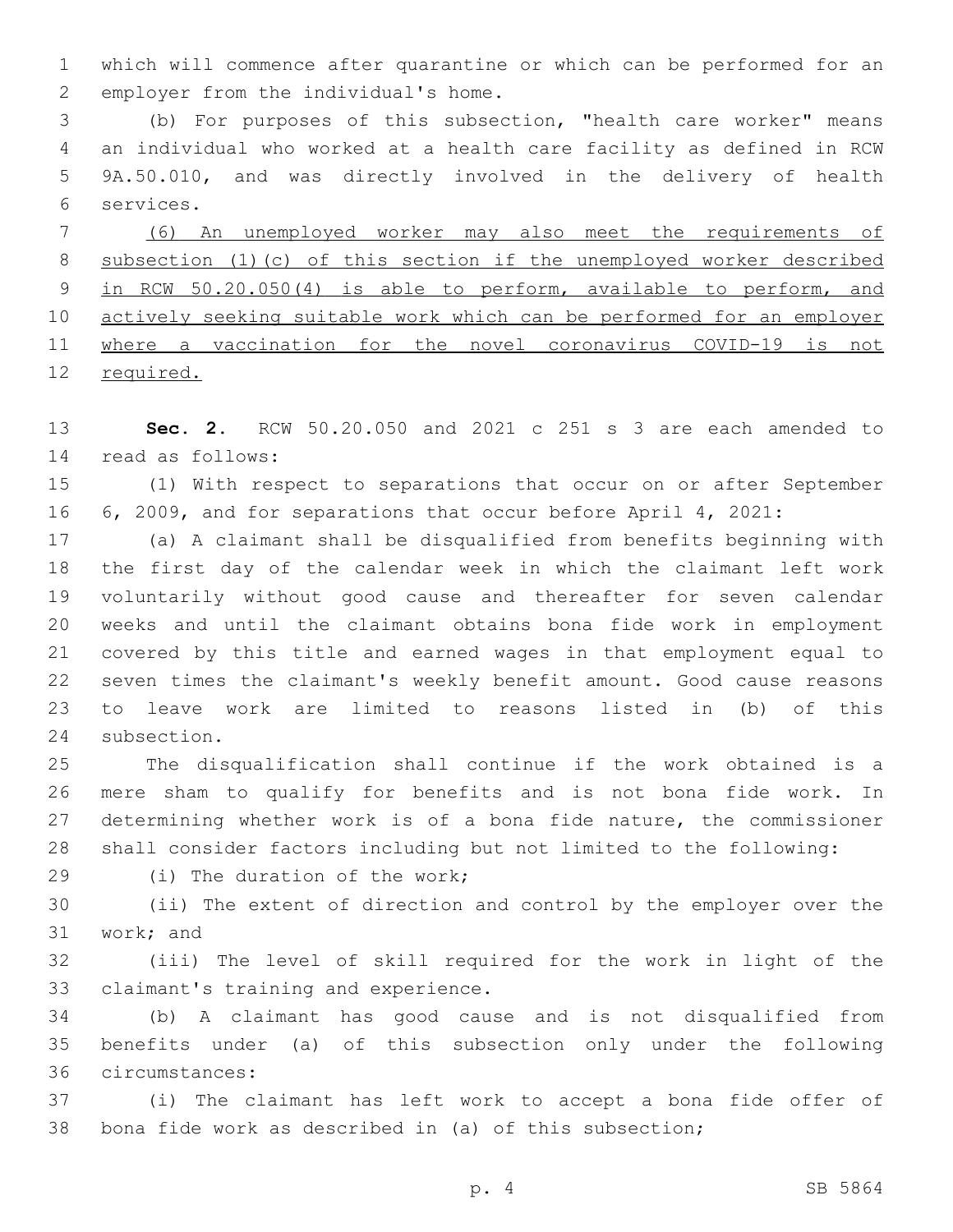(ii) The separation was necessary because of the illness or disability of the claimant or the death, illness, or disability of a 3 member of the claimant's immediate family if:

 (A) The claimant pursued all reasonable alternatives to preserve the claimant's employment status by requesting a leave of absence, by having promptly notified the employer of the reason for the absence, and by having promptly requested reemployment when again able to assume employment. These alternatives need not be pursued, however, when they would have been a futile act, including those instances when the futility of the act was a result of a recognized labor/ 11 management dispatch system; and

 (B) The claimant terminated the claimant's employment status, and is not entitled to be reinstated to the same position or a comparable 14 or similar position;

 (iii) The claimant: (A) Left work to relocate for the employment of a spouse or domestic partner that is outside the existing labor market area; and (B) remained employed as long as was reasonable 18 prior to the move;

 (iv) The separation was necessary to protect the claimant or the claimant's immediate family members from domestic violence, as defined in RCW 26.50.010, or stalking, as defined in RCW 9A.46.110;

 (v) The claimant's usual compensation was reduced by twenty-five 23 percent or more;

 (vi) The claimant's usual hours were reduced by twenty-five 25 percent or more;

 (vii) The claimant's worksite changed, such change caused a material increase in distance or difficulty of travel, and, after the change, the commute was greater than is customary for workers in the 29 claimant's job classification and labor market;

 (viii) The claimant's worksite safety deteriorated, the claimant reported such safety deterioration to the employer, and the employer failed to correct the hazards within a reasonable period of time;

 (ix) The claimant left work because of illegal activities in the claimant's worksite, the claimant reported such activities to the employer, and the employer failed to end such activities within a 36 reasonable period of time;

 (x) The claimant's usual work was changed to work that violates the claimant's religious convictions or sincere moral beliefs; or

 (xi) The claimant left work to enter an apprenticeship program approved by the Washington state apprenticeship training council.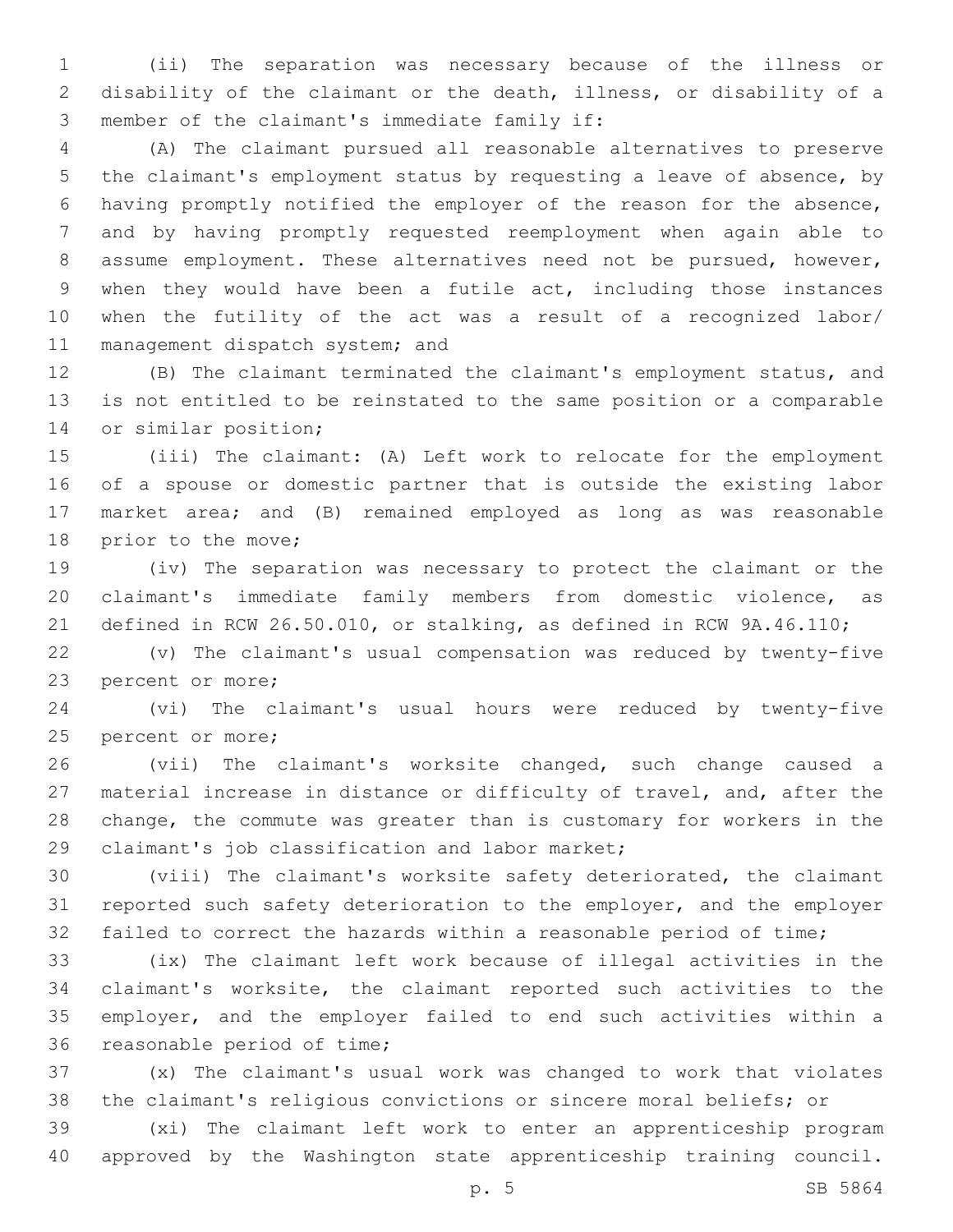Benefits are payable beginning Sunday of the week prior to the week in which the claimant begins active participation in the 3 apprenticeship program.

 (2) With respect to separations that occur on or after April 4,  $2021$ :

 (a) A claimant shall be disqualified from benefits beginning with the first day of the calendar week in which the claimant has left work voluntarily without good cause and thereafter for seven calendar weeks and until the claimant has obtained bona fide work in employment covered by this title and earned wages in that employment equal to seven times the claimant's weekly benefit amount. Good cause reasons to leave work are limited to reasons listed in (b) of this 13 subsection.

 The disqualification shall continue if the work obtained is a mere sham to qualify for benefits and is not bona fide work. In determining whether work is of a bona fide nature, the commissioner shall consider factors including but not limited to the following:

18 (i) The duration of the work;

 (ii) The extent of direction and control by the employer over the 20 work; and

 (iii) The level of skill required for the work in light of the 22 claimant's training and experience.

 (b) A claimant has good cause and is not disqualified from benefits under (a) of this subsection only under the following 25 circumstances:

 (i) The claimant has left work to accept a bona fide offer of bona fide work as described in (a) of this subsection;

 (ii) The separation was necessary because of the illness or disability of the claimant or the death, illness, or disability of a 30 member of the claimant's immediate family if:

 (A) The claimant made reasonable efforts to preserve the claimant's employment status by requesting a leave of absence, by having promptly notified the employer of the reason for the absence, and by having promptly requested reemployment when again able to assume employment. These alternatives need not be pursued, however, when they would have been a futile act, including those instances when the futility of the act was a result of a recognized labor/ 38 management dispatch system; and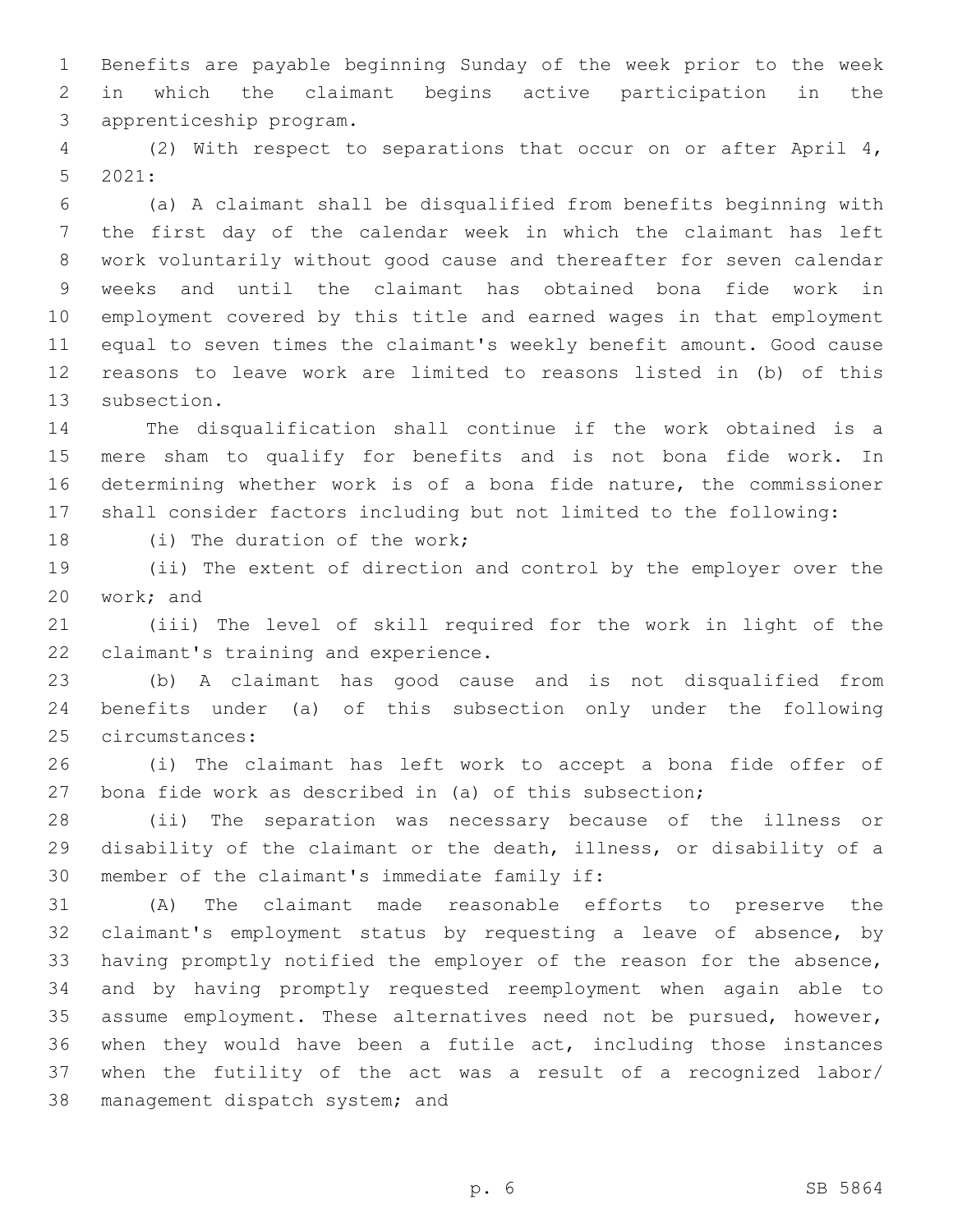(B) The claimant terminated the claimant's employment status, and is not entitled to be reinstated to the same position or a comparable 3 or similar position;

 (iii) The claimant: (A) Left work to relocate for the employment of a spouse or domestic partner that is outside the existing labor market area; and (B) remained employed as long as was reasonable 7 prior to the move;

 (iv) The separation was necessary to protect the claimant or the claimant's immediate family members from domestic violence, as defined in RCW 26.50.010, or stalking, as defined in RCW 9A.46.110;

 (v) The claimant's usual compensation was reduced by twenty-five 12 percent or more;

 (vi) The claimant's usual hours were reduced by twenty-five 14 percent or more;

 (vii) The claimant's worksite changed, such change caused a material increase in distance or difficulty of travel, and, after the change, the commute was greater than is customary for workers in the 18 individual's job classification and labor market;

 (viii) The claimant's worksite safety deteriorated, the claimant reported such safety deterioration to the employer, and the employer 21 failed to correct the hazards within a reasonable period of time;

 (ix) The claimant left work because of illegal activities in the claimant's worksite, the claimant reported such activities to the employer, and the employer failed to end such activities within a 25 reasonable period of time;

 (x) The claimant's usual work was changed to work that violates the claimant's religious convictions or sincere moral beliefs;

 (xi) The claimant left work to enter an apprenticeship program approved by the Washington state apprenticeship training council. Benefits are payable beginning Sunday of the week prior to the week in which the claimant begins active participation in the 32 apprenticeship program; or

33 (xii) During a public health emergency:

 (A) The claimant was unable to perform the claimant's work for 35 the employer from the claimant's home;

 (B) The claimant is able to perform, available to perform, and can actively seek suitable work which can be performed for an 38 employer from the claimant's home; and

 (C) The claimant or another individual residing with the claimant is at higher risk of severe illness or death from the disease that is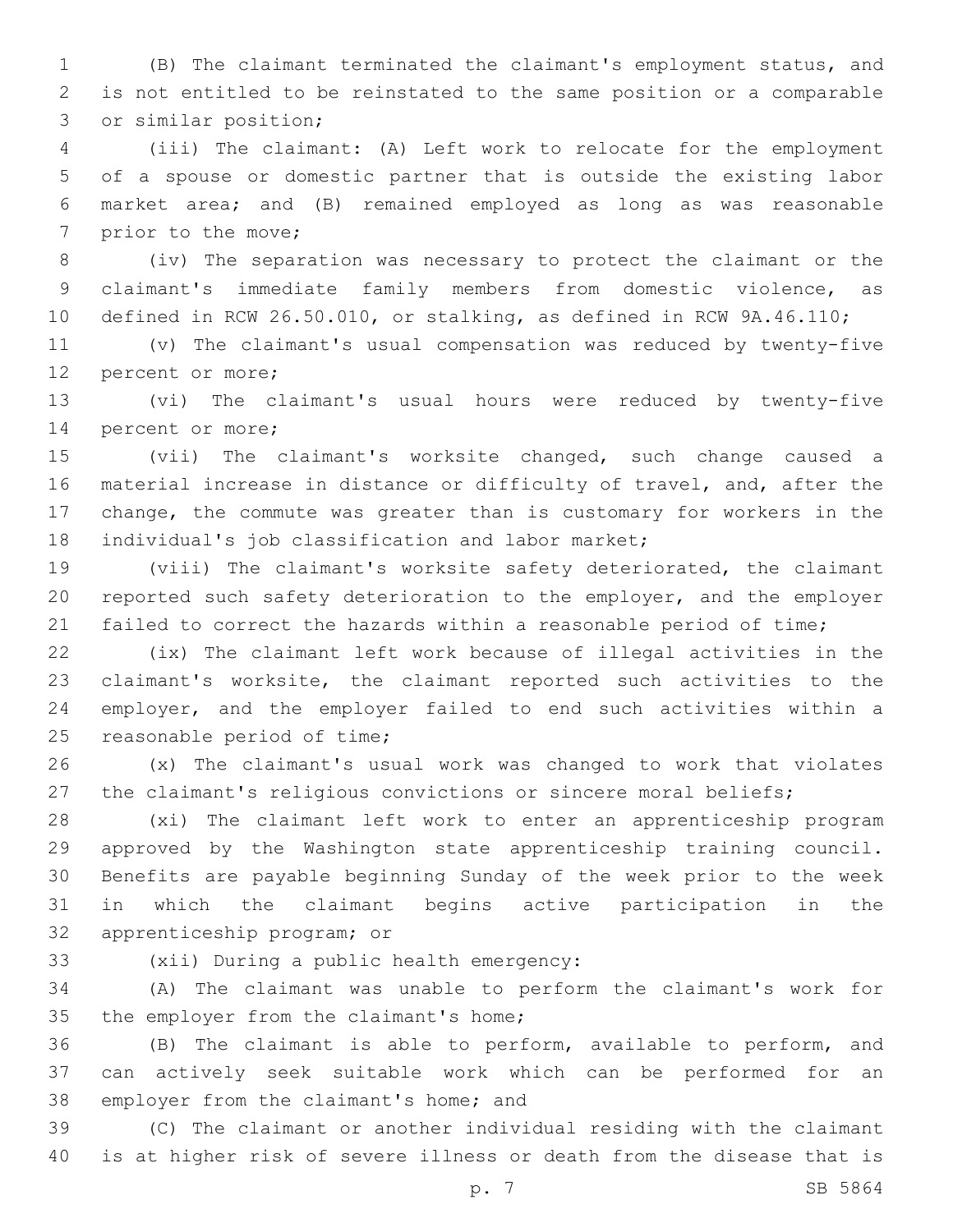the subject of the public health emergency because the higher risk individual:2

 (I) Was in an age category that is defined as high risk for the disease that is the subject of the public health emergency by the federal centers for disease control and prevention, the department of health, or the equivalent agency in the state where the individual 7 resides; or

 (II) Has an underlying health condition, verified as required by the department by rule, that is identified as a risk factor for the disease that is the subject of the public health emergency by the federal centers for disease control and prevention, the department of health, or the equivalent agency in the state where the individual 13 resides.

 (3) With respect to claims that occur on or after July 4, 2021, a claimant has good cause and is not disqualified from benefits under subsection (2)(a) of this section under the following circumstances, in addition to those listed under subsection (2)(b) of this section, if, during a public health emergency, the claimant worked at a health care facility as defined in RCW 9A.50.010, was directly involved in the delivery of health services, and left work for the period of quarantine consistent with the recommended guidance from the United States centers for disease control and prevention or subject to the direction of the state or local health jurisdiction because of exposure to or contracting the disease that is the subject of the 25 declaration of the public health emergency.

 (4) With respect to claims that occur on or after October 17, 2021, a claimant has good cause and is not disqualified from benefits under subsection (2)(a) of this section under the following circumstances, in addition to those listed under subsection (2)(b) of 30 this section, if, the claimant, who was not fully vaccinated from the novel coronavirus COVID-19, was terminated from work or left work due to a novel coronavirus COVID-19 vaccination mandate.

 (5) Notwithstanding subsection (1) of this section, a claimant who was simultaneously employed in full-time employment and part-time employment and is otherwise eligible for benefits from the loss of the full-time employment shall not be disqualified from benefits 37 because the claimant:

 (a) Voluntarily quit the part-time employment before the loss of 39 the full-time employment; and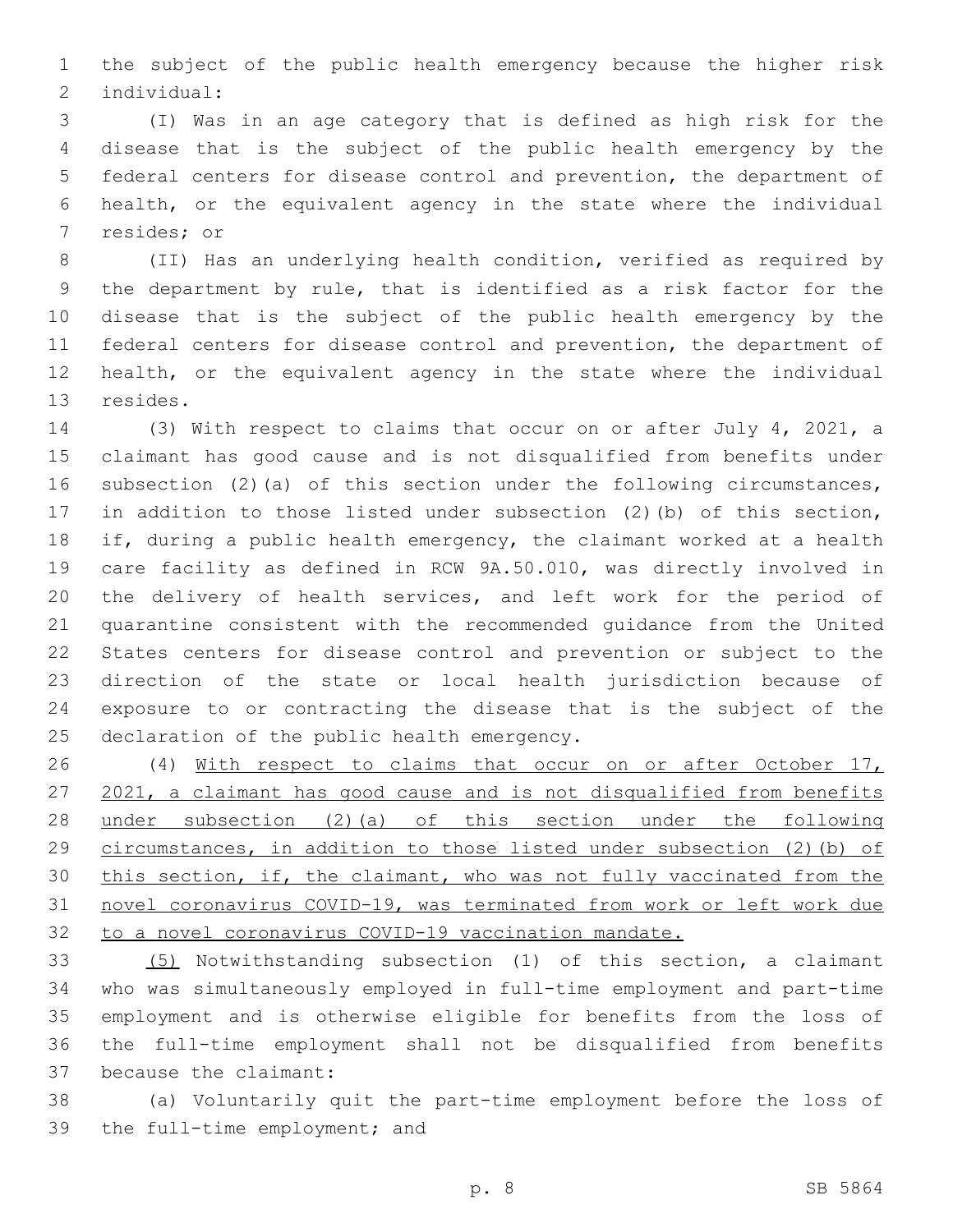(b) Did not have prior knowledge that the claimant would be 2 separated from full-time employment.

 **Sec. 3.** RCW 50.20.050 and 2021 c 251 s 3 and 2021 c 215 s 153 are each reenacted and amended to read as follows:4

 (1) With respect to separations that occur on or after September 6, 2009, and for separations that occur before April 4, 2021:

 (a) A claimant shall be disqualified from benefits beginning with the first day of the calendar week in which the claimant left work voluntarily without good cause and thereafter for seven calendar weeks and until the claimant obtains bona fide work in employment covered by this title and earned wages in that employment equal to seven times the claimant's weekly benefit amount. Good cause reasons to leave work are limited to reasons listed in (b) of this 14 subsection.

 The disqualification shall continue if the work obtained is a mere sham to qualify for benefits and is not bona fide work. In determining whether work is of a bona fide nature, the commissioner shall consider factors including but not limited to the following:

19 (i) The duration of the work;

 (ii) The extent of direction and control by the employer over the 21 work; and

 (iii) The level of skill required for the work in light of the 23 claimant's training and experience.

 (b) A claimant has good cause and is not disqualified from benefits under (a) of this subsection only under the following 26 circumstances:

 (i) The claimant has left work to accept a bona fide offer of bona fide work as described in (a) of this subsection;

 (ii) The separation was necessary because of the illness or disability of the claimant or the death, illness, or disability of a 31 member of the claimant's immediate family if:

 (A) The claimant pursued all reasonable alternatives to preserve the claimant's employment status by requesting a leave of absence, by having promptly notified the employer of the reason for the absence, and by having promptly requested reemployment when again able to assume employment. These alternatives need not be pursued, however, 37 when they would have been a futile act, including those instances when the futility of the act was a result of a recognized labor/ 39 management dispatch system; and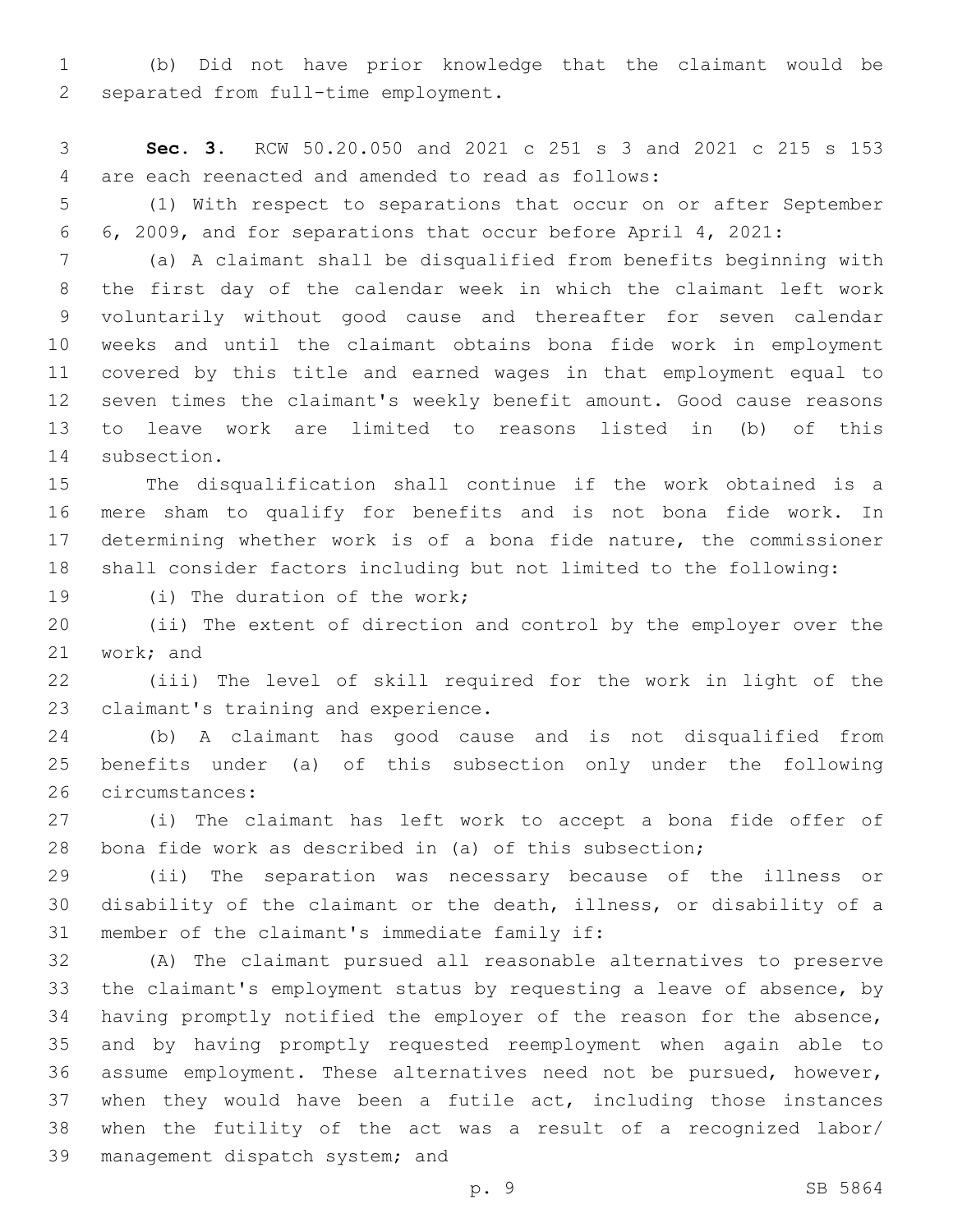(B) The claimant terminated the claimant's employment status, and is not entitled to be reinstated to the same position or a comparable 3 or similar position;

 (iii) The claimant: (A) Left work to relocate for the employment of a spouse or domestic partner that is outside the existing labor market area; and (B) remained employed as long as was reasonable 7 prior to the move;

 (iv) The separation was necessary to protect the claimant or the claimant's immediate family members from domestic violence, as defined in RCW 7.105.010, or stalking, as defined in RCW 9A.46.110;

 (v) The claimant's usual compensation was reduced by twenty-five 12 percent or more;

 (vi) The claimant's usual hours were reduced by twenty-five 14 percent or more;

 (vii) The claimant's worksite changed, such change caused a material increase in distance or difficulty of travel, and, after the change, the commute was greater than is customary for workers in the 18 claimant's job classification and labor market;

 (viii) The claimant's worksite safety deteriorated, the claimant reported such safety deterioration to the employer, and the employer 21 failed to correct the hazards within a reasonable period of time;

 (ix) The claimant left work because of illegal activities in the claimant's worksite, the claimant reported such activities to the employer, and the employer failed to end such activities within a 25 reasonable period of time;

 (x) The claimant's usual work was changed to work that violates the claimant's religious convictions or sincere moral beliefs; or

 (xi) The claimant left work to enter an apprenticeship program approved by the Washington state apprenticeship training council. Benefits are payable beginning Sunday of the week prior to the week in which the claimant begins active participation in the 32 apprenticeship program.

 (2) With respect to separations that occur on or after April 4, 34 2021:

 (a) A claimant shall be disqualified from benefits beginning with the first day of the calendar week in which the claimant has left work voluntarily without good cause and thereafter for seven calendar weeks and until the claimant has obtained bona fide work in employment covered by this title and earned wages in that employment equal to seven times the claimant's weekly benefit amount. Good cause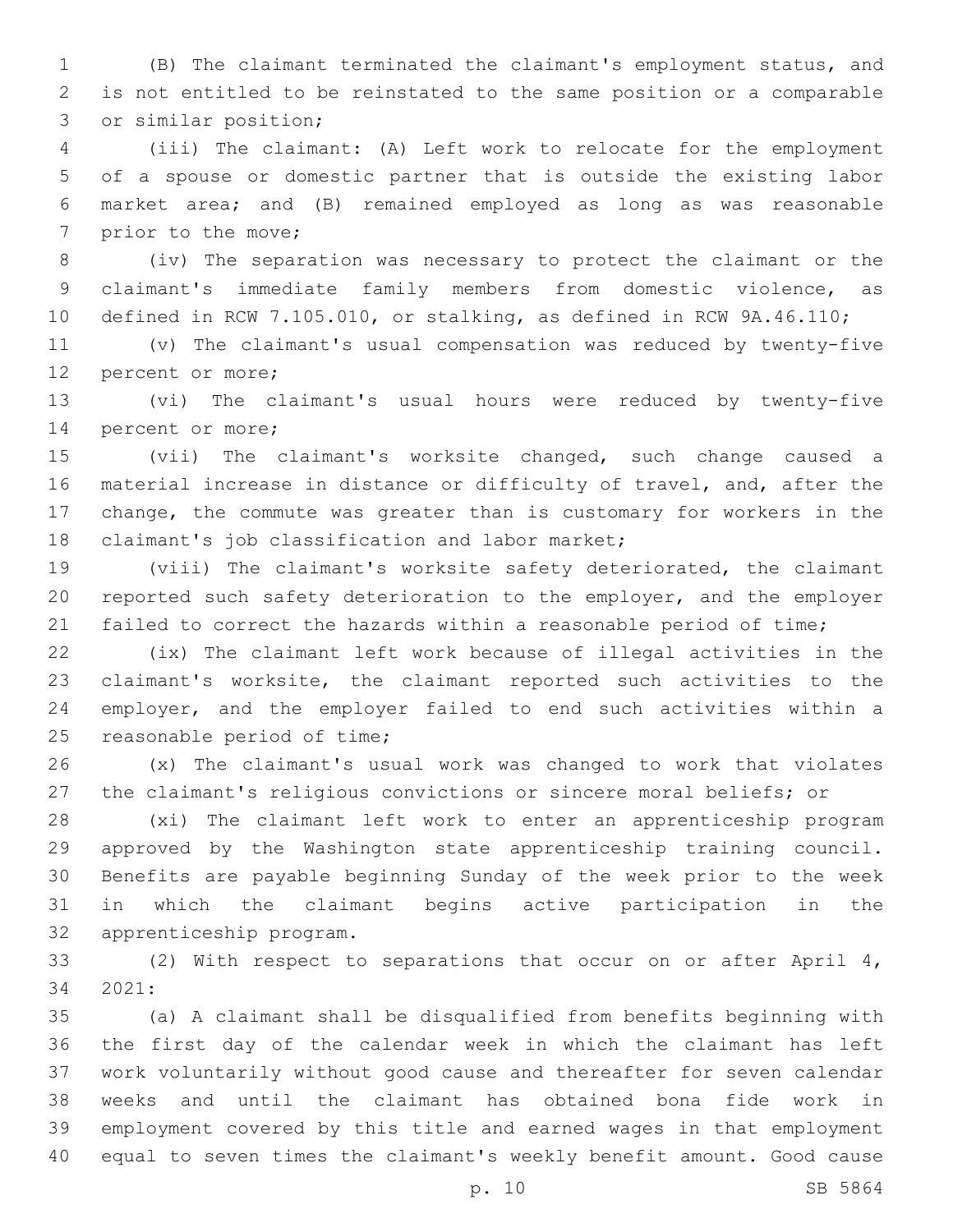reasons to leave work are limited to reasons listed in (b) of this 2 subsection.

 The disqualification shall continue if the work obtained is a mere sham to qualify for benefits and is not bona fide work. In determining whether work is of a bona fide nature, the commissioner shall consider factors including but not limited to the following:

7 (i) The duration of the work;

 (ii) The extent of direction and control by the employer over the 9 work; and

 (iii) The level of skill required for the work in light of the 11 claimant's training and experience.

 (b) A claimant has good cause and is not disqualified from benefits under (a) of this subsection only under the following circumstances:14

 (i) The claimant has left work to accept a bona fide offer of bona fide work as described in (a) of this subsection;

 (ii) The separation was necessary because of the illness or disability of the claimant or the death, illness, or disability of a 19 member of the claimant's immediate family if:

 (A) The claimant made reasonable efforts to preserve the claimant's employment status by requesting a leave of absence, by having promptly notified the employer of the reason for the absence, and by having promptly requested reemployment when again able to assume employment. These alternatives need not be pursued, however, 25 when they would have been a futile act, including those instances when the futility of the act was a result of a recognized labor/ 27 management dispatch system; and

 (B) The claimant terminated the claimant's employment status, and is not entitled to be reinstated to the same position or a comparable 30 or similar position;

 (iii) The claimant: (A) Left work to relocate for the employment of a spouse or domestic partner that is outside the existing labor market area; and (B) remained employed as long as was reasonable 34 prior to the move;

 (iv) The separation was necessary to protect the claimant or the claimant's immediate family members from domestic violence, as defined in RCW 7.105.010, or stalking, as defined in RCW 9A.46.110;

 (v) The claimant's usual compensation was reduced by twenty-five 39 percent or more;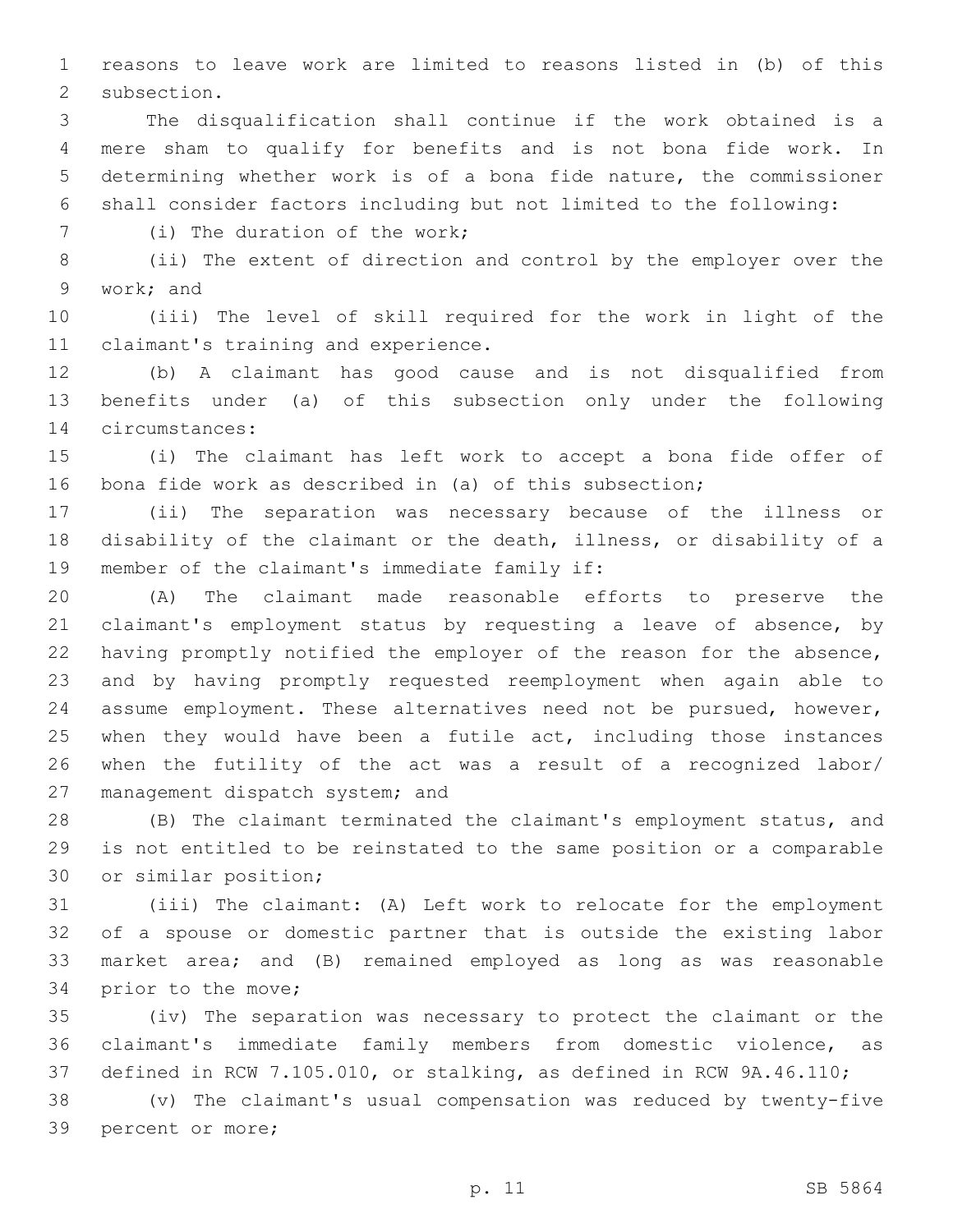(vi) The claimant's usual hours were reduced by twenty-five 2 percent or more;

 (vii) The claimant's worksite changed, such change caused a material increase in distance or difficulty of travel, and, after the change, the commute was greater than is customary for workers in the individual's job classification and labor market;6

 (viii) The claimant's worksite safety deteriorated, the claimant reported such safety deterioration to the employer, and the employer failed to correct the hazards within a reasonable period of time;

 (ix) The claimant left work because of illegal activities in the claimant's worksite, the claimant reported such activities to the employer, and the employer failed to end such activities within a 13 reasonable period of time;

 (x) The claimant's usual work was changed to work that violates the claimant's religious convictions or sincere moral beliefs;

 (xi) The claimant left work to enter an apprenticeship program approved by the Washington state apprenticeship training council. Benefits are payable beginning Sunday of the week prior to the week in which the claimant begins active participation in the 20 apprenticeship program; or

(xii) During a public health emergency:21

 (A) The claimant was unable to perform the claimant's work for 23 the employer from the claimant's home;

 (B) The claimant is able to perform, available to perform, and can actively seek suitable work which can be performed for an 26 employer from the claimant's home; and

 (C) The claimant or another individual residing with the claimant is at higher risk of severe illness or death from the disease that is the subject of the public health emergency because the higher risk individual:30

 (I) Was in an age category that is defined as high risk for the disease that is the subject of the public health emergency by the federal centers for disease control and prevention, the department of health, or the equivalent agency in the state where the individual 35 resides; or

 (II) Has an underlying health condition, verified as required by the department by rule, that is identified as a risk factor for the disease that is the subject of the public health emergency by the federal centers for disease control and prevention, the department of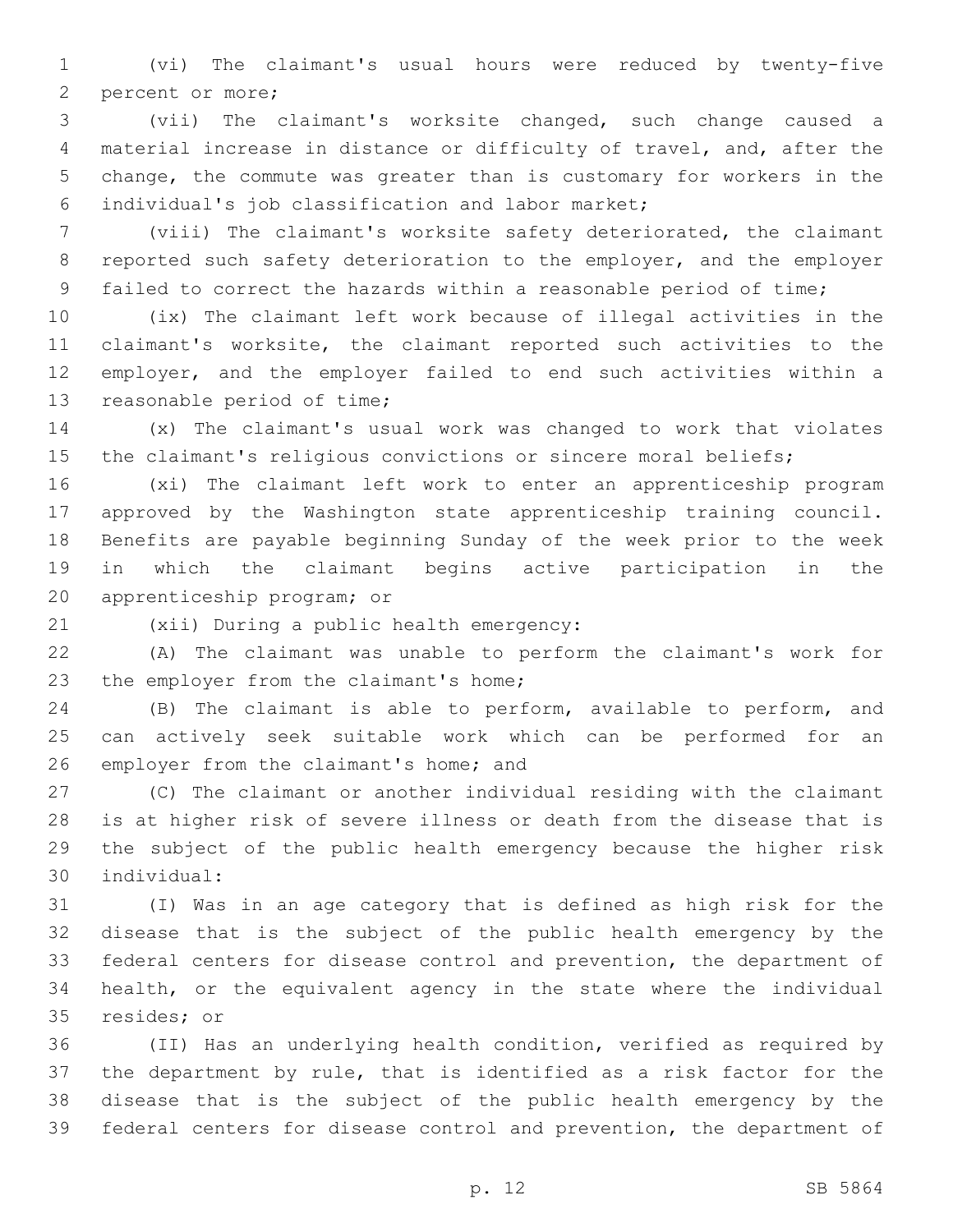health, or the equivalent agency in the state where the individual 2 resides.

 (3) With respect to claims that occur on or after July 4, 2021, a claimant has good cause and is not disqualified from benefits under subsection (2)(a) of this section under the following circumstances, in addition to those listed under subsection (2)(b) of this section, if, during a public health emergency, the claimant worked at a health care facility as defined in RCW 9A.50.010, was directly involved in the delivery of health services, and left work for the period of quarantine consistent with the recommended guidance from the United States centers for disease control and prevention or subject to the direction of the state or local health jurisdiction because of exposure to or contracting the disease that is the subject of the 14 declaration of the public health emergency.

 (4) With respect to claims that occur on or after October 17, 2021, a claimant has good cause and is not disqualified from benefits under subsection (2)(a) of this section under the following circumstances, in addition to those listed under subsection (2)(b) of 19 this section, if, the claimant, who was not fully vaccinated from the novel coronavirus COVID-19, was terminated from work or left work due 21 to a novel coronavirus COVID-19 vaccination mandate.

 (5) Notwithstanding subsection (1) of this section, a claimant who was simultaneously employed in full-time employment and part-time employment and is otherwise eligible for benefits from the loss of the full-time employment shall not be disqualified from benefits 26 because the claimant:

 (a) Voluntarily quit the part-time employment before the loss of 28 the full-time employment; and

 (b) Did not have prior knowledge that the claimant would be 30 separated from full-time employment.

 **Sec. 4.** RCW 50.29.021 and 2021 c 251 s 4 are each amended to 32 read as follows:

 (1)(a) An experience rating account shall be established and maintained for each employer, except employers as described in RCW 50.44.010, 50.44.030, and 50.50.030 who have properly elected to make payments in lieu of contributions, taxable local government employers as described in RCW 50.44.035, and those employers who are required to make payments in lieu of contributions, based on existing records 39 of the employment security department.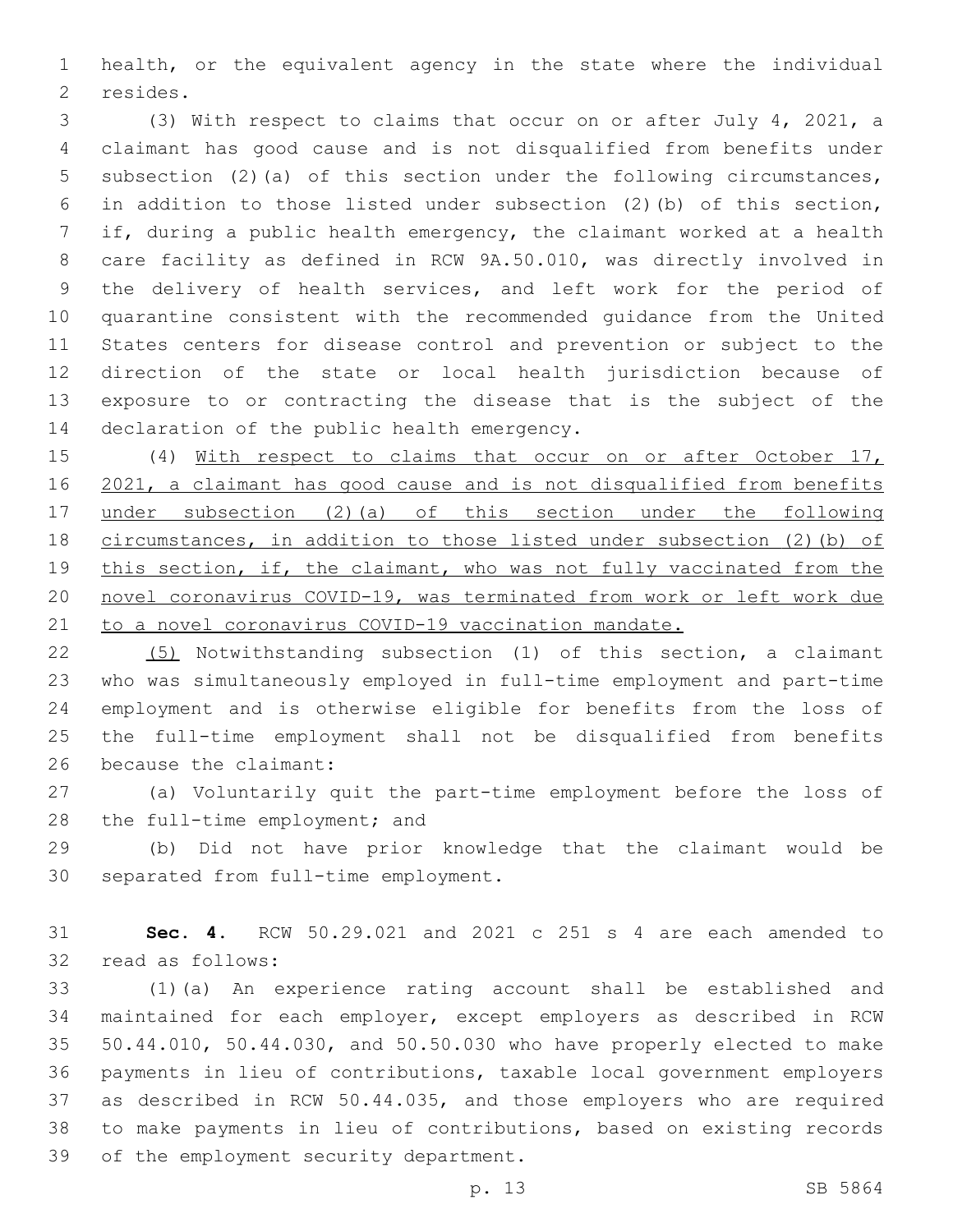(b) Benefits paid to an eligible individual shall be charged to the experience rating accounts of each of such individual's employers during the individual's base year in the same ratio that the wages paid by each employer to the individual during the base year bear to the wages paid by all employers to that individual during that base year, except as otherwise provided in this section.

 (c) When the eligible individual's separating employer is a covered contribution paying base year employer, benefits paid to the eligible individual shall be charged to the experience rating account of only the individual's separating employer if the individual 11 qualifies for benefits under:

 (i) RCW 50.20.050 (1)(b)(i) or (2)(b)(i), as applicable, and became unemployed after having worked and earned wages in the bona 14 fide work;

 (ii) RCW 50.20.050 (1)(b) (v) through (x) or (2)(b) (v) through (x); (( $\Theta$  $\pm$ ))

 (iii) During a public health emergency, the claimant worked at a health care facility as defined in RCW 9A.50.010, was directly involved in the delivery of health services, and was terminated from work due to entering quarantine because of exposure to or contracting the disease that is the subject of the declaration of the public 22 health emergency; or

 (iv) RCW 50.20.050(4) when the novel coronavirus COVID-19 vaccination was not mandated by a federal, state, or local 25 government.

 (2) The legislature finds that certain benefit payments, in whole 27 or in part, should not be charged to the experience rating accounts of employers except those employers described in RCW 50.44.010, 50.44.030, and 50.50.030 who have properly elected to make payments in lieu of contributions, taxable local government employers described in RCW 50.44.035, and those employers who are required to make payments in lieu of contributions, as follows:

 (a) Benefits paid to any individual later determined to be ineligible shall not be charged to the experience rating account of any contribution paying employer, except as provided in subsection (4) of this section.36

 (b) Benefits paid to an individual filing under the provisions of chapter 50.06 RCW shall not be charged to the experience rating account of any contribution paying employer only if: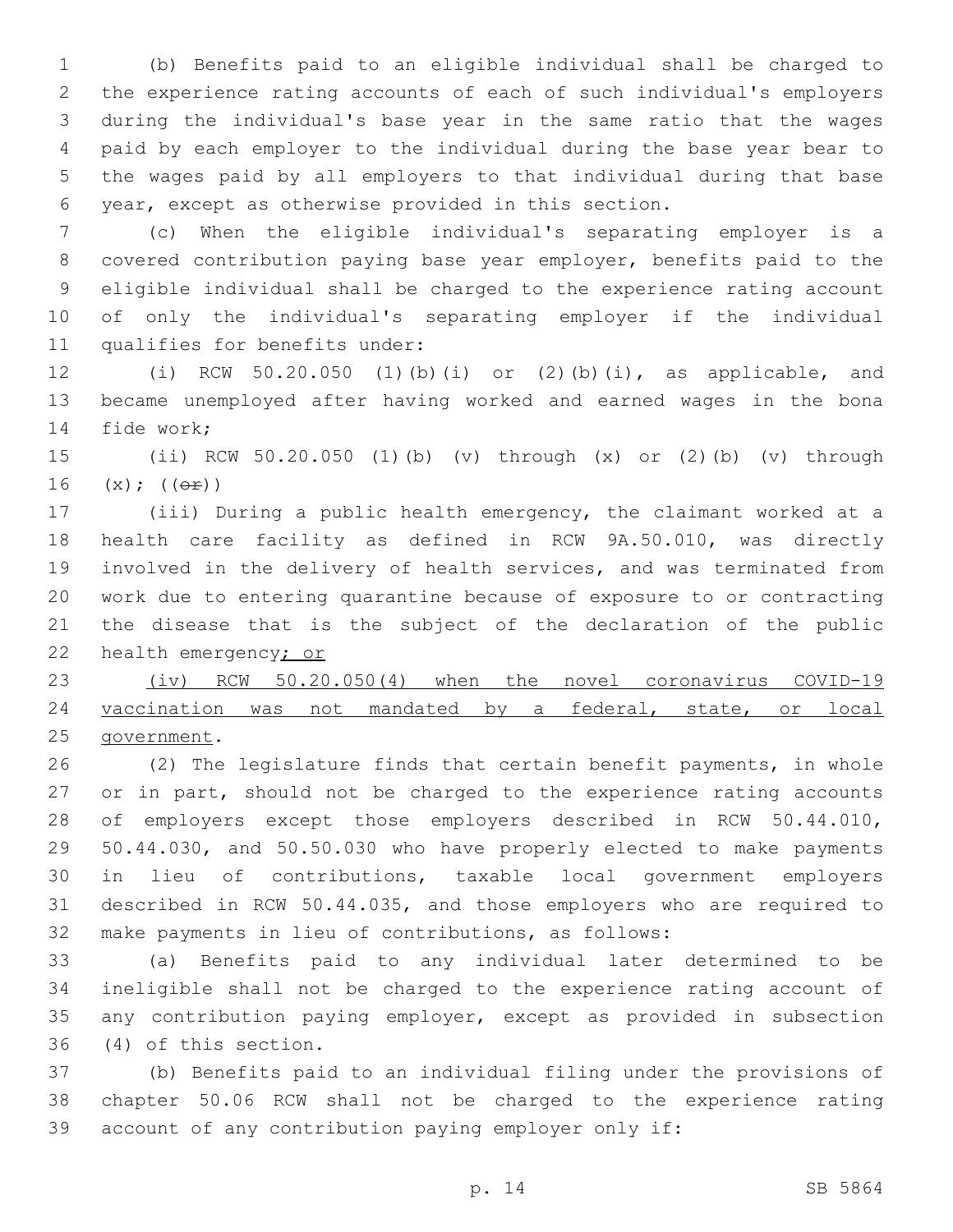(i) The individual files under RCW 50.06.020(1) after receiving crime victims' compensation for a disability resulting from a 3 nonwork-related occurrence; or

(ii) The individual files under RCW 50.06.020(2).

 (c) Benefits paid which represent the state's share of benefits payable as extended benefits defined under RCW 50.22.010(6) shall not be charged to the experience rating account of any contribution 8 paying employer.

 (d) In the case of individuals who requalify for benefits under RCW 50.20.050 or 50.20.060, benefits based on wage credits earned prior to the disqualifying separation shall not be charged to the experience rating account of the contribution paying employer from 13 whom that separation took place.

 (e) Benefits paid to an individual who qualifies for benefits under RCW 50.20.050(1)(b) (iv) or (xi), (2)(b) (iv), (xi), or (xii), 16 ((or)) (3), or (4) when the novel coronavirus COVID-19 vaccination 17 was mandated by a federal, state, or local government, as applicable, shall not be charged to the experience rating account of any 19 contribution paying employer.

 (f) Benefits paid that exceed the benefits that would have been paid if the weekly benefit amount for the claim had been determined as one percent of the total wages paid in the individual's base year shall not be charged to the experience rating account of any contribution paying employer. This subsection (2)(f) does not apply to the calculation of contribution rates under RCW 50.29.025 for rate 26 year 2010 and thereafter.

 (g) Upon approval of an individual's training benefits plan submitted in accordance with RCW 50.22.155(2), an individual is considered enrolled in training, and regular benefits beginning with the week of approval shall not be charged to the experience rating 31 account of any contribution paying employer.

 (h) Training benefits paid to an individual under RCW 50.22.155 shall not be charged to the experience rating account of any 34 contribution paying employer.

 (i)(i) Benefits paid during the one week waiting period when the one week waiting period is fully paid or fully reimbursed by the federal government shall not be charged to the experience rating 38 account of any contribution paying employer.

 (ii) In the event the one week waiting period is partially paid 40 or partially reimbursed by the federal government, the department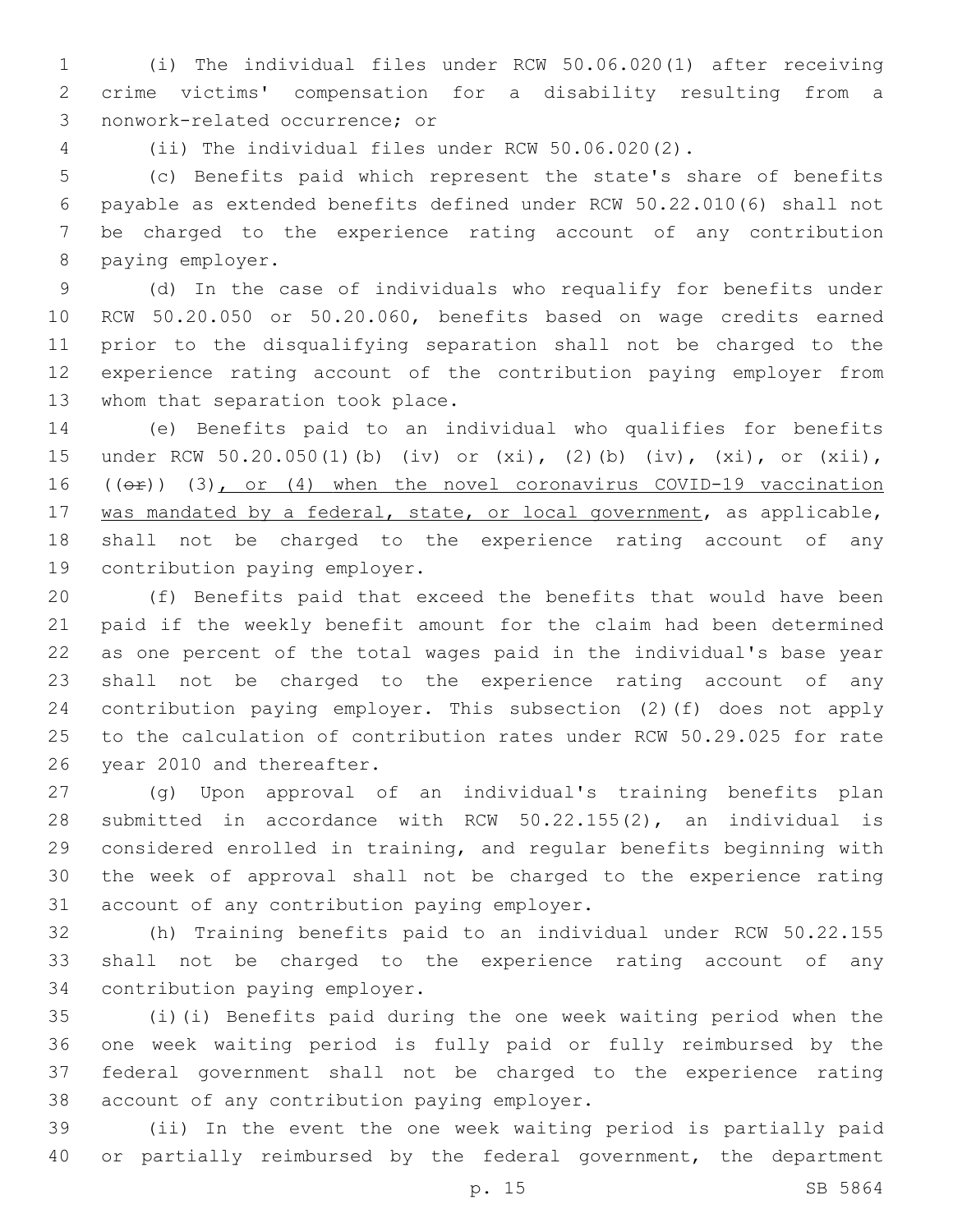may, by rule, elect to not charge, in full or in part, benefits paid during the one week waiting period to the experience rating account 3 of any contribution paying employer.

 (j) Benefits paid for all weeks starting with the week ending March 28, 2020, and ending with the week ending May 30, 2020, shall not be charged to the experience rating account of any contribution 7 paying employer.

 (3)(a) A contribution paying base year employer, except employers as provided in subsection (5) of this section, not otherwise eligible for relief of charges for benefits under this section, may receive such relief if the benefit charges result from payment to an 12 individual who:

 (i) Last left the employ of such employer voluntarily for reasons 14 not attributable to the employer;

 (ii) Was discharged for misconduct or gross misconduct connected with his or her work not a result of inability to meet the minimum 17 job requirements;

 (iii) Is unemployed as a result of closure or severe curtailment of operation at the employer's plant, building, worksite, or other facility. This closure must be for reasons directly attributable to a catastrophic occurrence such as fire, flood, or other natural disaster, or to the presence of any dangerous, contagious, or infectious disease that is the subject of a public health emergency at the employer's plant, building, worksite, or other facility;

 (iv) Continues to be employed on a regularly scheduled permanent part-time basis by a base year employer and who at some time during the base year was concurrently employed and subsequently separated from at least one other base year employer. Benefit charge relief ceases when the employment relationship between the employer requesting relief and the claimant is terminated. This subsection does not apply to shared work employers under chapter 50.60 RCW;

 (v) Continues to be employed on a regularly scheduled permanent part-time basis by a base year employer and who qualified for two consecutive unemployment claims where wages were attributable to at least one employer who employed the individual in both base years. Benefit charge relief ceases when the employment relationship between the employer requesting relief and the claimant is terminated. This subsection does not apply to shared work employers under chapter 39 50.60 RCW;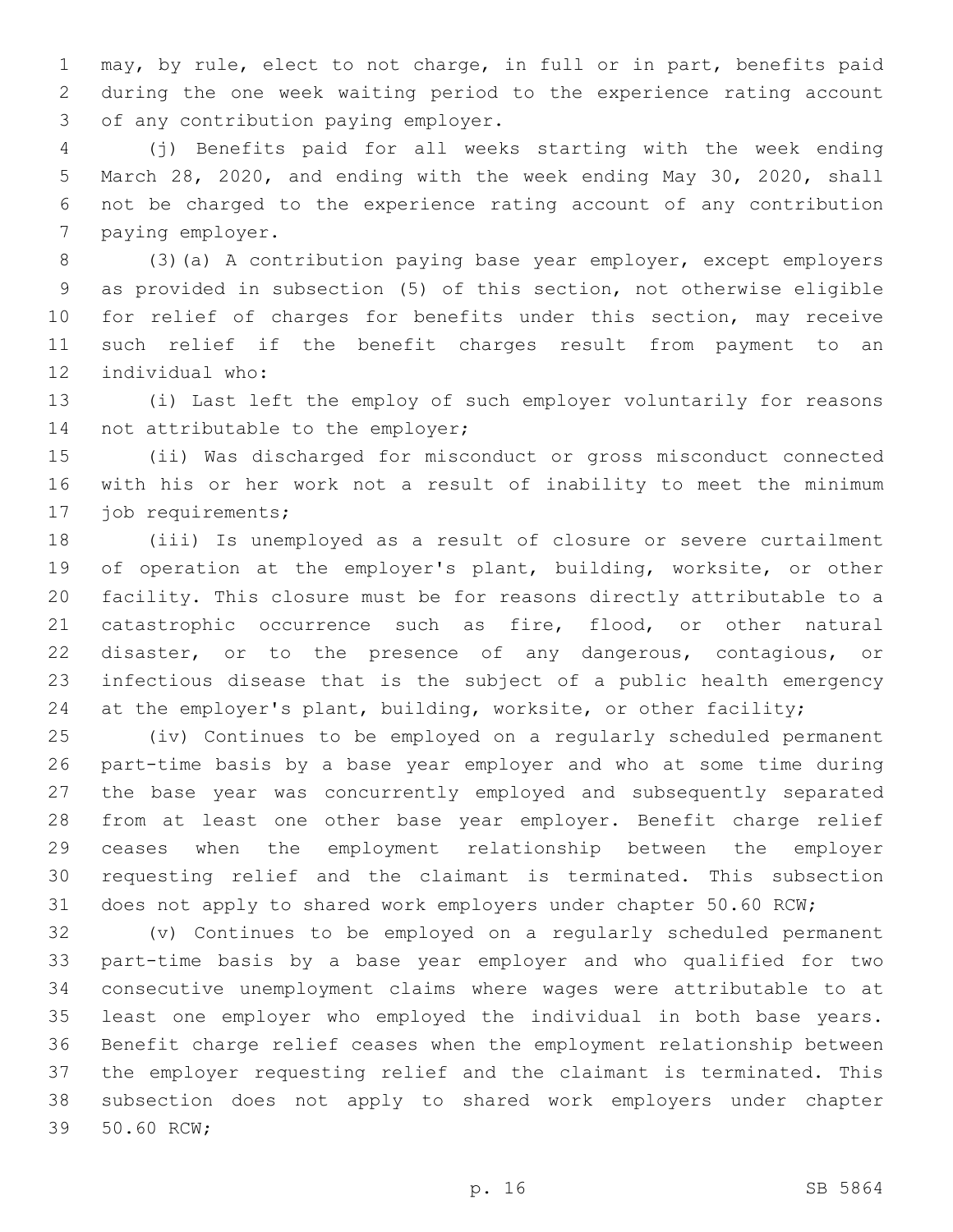(vi) Was hired to replace an employee who is a member of the military reserves or National Guard and was called to federal active military service by the president of the United States and is subsequently laid off when that employee is reemployed by their employer upon release from active duty within the time provided for 6 reemployment in RCW 73.16.035;

 (vii) Worked for an employer for 20 weeks or less, and was laid off at the end of temporary employment when that employee temporarily replaced a permanent employee receiving family or medical leave benefits under Title 50A RCW, and the layoff is due to the return of that permanent employee. This subsection (3)(a)(vii) applies to claims with an effective date on or after January 1, 2020; or

 (viii) Was discharged because the individual was unable to satisfy a job prerequisite required by law or administrative rule.

 (b) The employer requesting relief of charges under this subsection must request relief in writing within thirty days following mailing to the last known address of the notification of the valid initial determination of such claim, stating the date and reason for the separation or the circumstances of continued employment. The commissioner, upon investigation of the request, 21 shall determine whether relief should be granted.

 (4) When a benefit claim becomes invalid due to an amendment or adjustment of a report where the employer failed to report or inaccurately reported hours worked or remuneration paid, or both, all benefits paid will be charged to the experience rating account of the contribution paying employer or employers that originally filed the incomplete or inaccurate report or reports. An employer who reimburses the trust fund for benefits paid to workers and who fails to report or inaccurately reported hours worked or remuneration paid, or both, shall reimburse the trust fund for all benefits paid that are based on the originally filed incomplete or inaccurate report or 32 reports.

 (5) An employer's experience rating account may not be relieved of charges for a benefit payment and an employer who reimburses the trust fund for benefit payments may not be credited for a benefit payment if a benefit payment was made because the employer or employer's agent failed to respond timely or adequately to a written request of the department for information relating to the claim or claims without establishing good cause for the failure and the employer or employer's agent has a pattern of such failures. The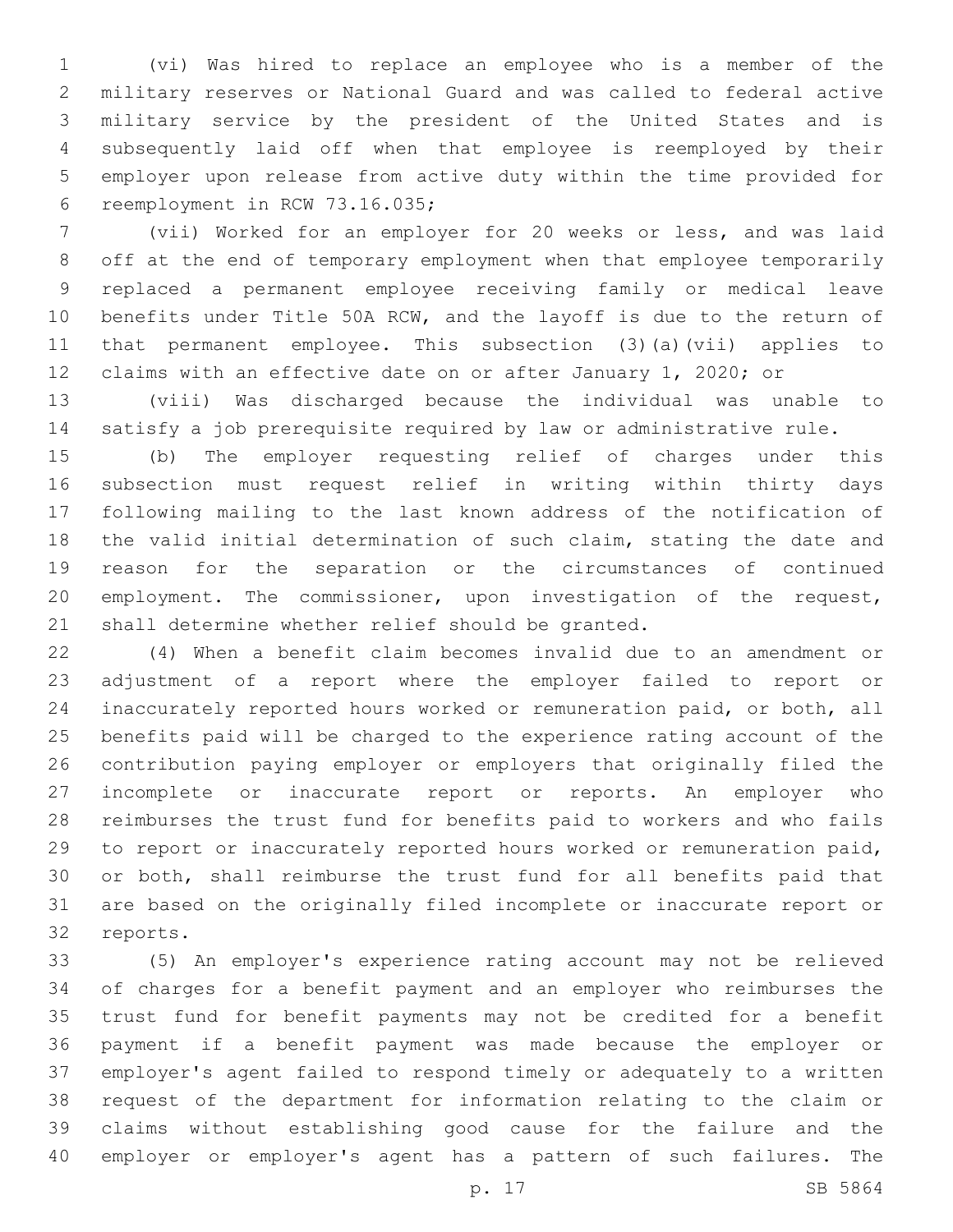commissioner has the authority to determine whether the employer has 2 good cause under this subsection.

 (a) For the purposes of this subsection, "adequately" means providing accurate information of sufficient quantity and quality that would allow a reasonable person to determine eligibility for benefits.6

 (b)(i) For the purposes of this subsection, "pattern" means a benefit payment was made because the employer or employer's agent failed to respond timely or adequately to a written request of the department for information relating to a claim or claims without establishing good cause for the failure, if the greater of the 12 following calculations for an employer is met:

(A) At least three times in the previous two years; or

 (B) Twenty percent of the total current claims against the 15 employer.

 (ii) If an employer's agent is utilized, a pattern is established based on each individual client employer that the employer's agent 18 represents.

 NEW SECTION. **Sec. 5.** If any part of this act is found to be in conflict with federal requirements that are a prescribed condition to the allocation of federal funds to the state or the eligibility of employers in this state for federal unemployment tax credits, the conflicting part of this act is inoperative solely to the extent of 24 the conflict, and the finding or determination does not affect the operation of the remainder of this act. Rules adopted under this act must meet federal requirements that are a necessary condition to the receipt of federal funds by the state or the granting of federal unemployment tax credits to employers in this state.

 NEW SECTION. **Sec. 6.** Section 2 of this act expires July 1, 2022.

 NEW SECTION. **Sec. 7.** Section 3 of this act takes effect July 1, 2022.

 NEW SECTION. **Sec. 8.** Except for section 3 of this act, this act is necessary for the immediate preservation of the public peace,

p. 18 SB 5864